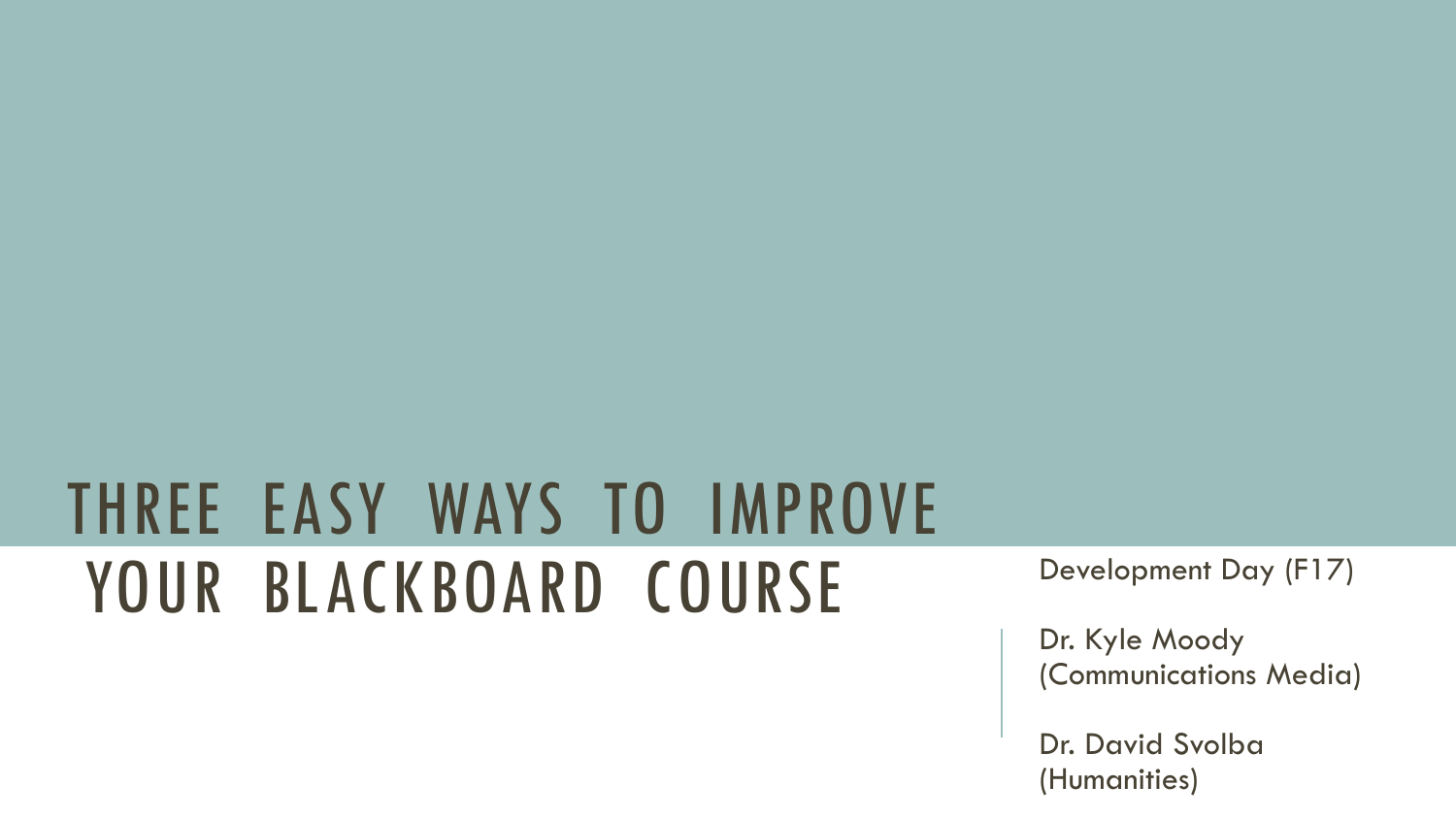## 1. TECHSMITH RELAY

### [How to Download](http://www.fitchburgstate.edu/academics/graduate-online-continuing-education/online-learning/distance-online-learning-faculty-resources/additional-tools/)

## TechSmith Relay\*|

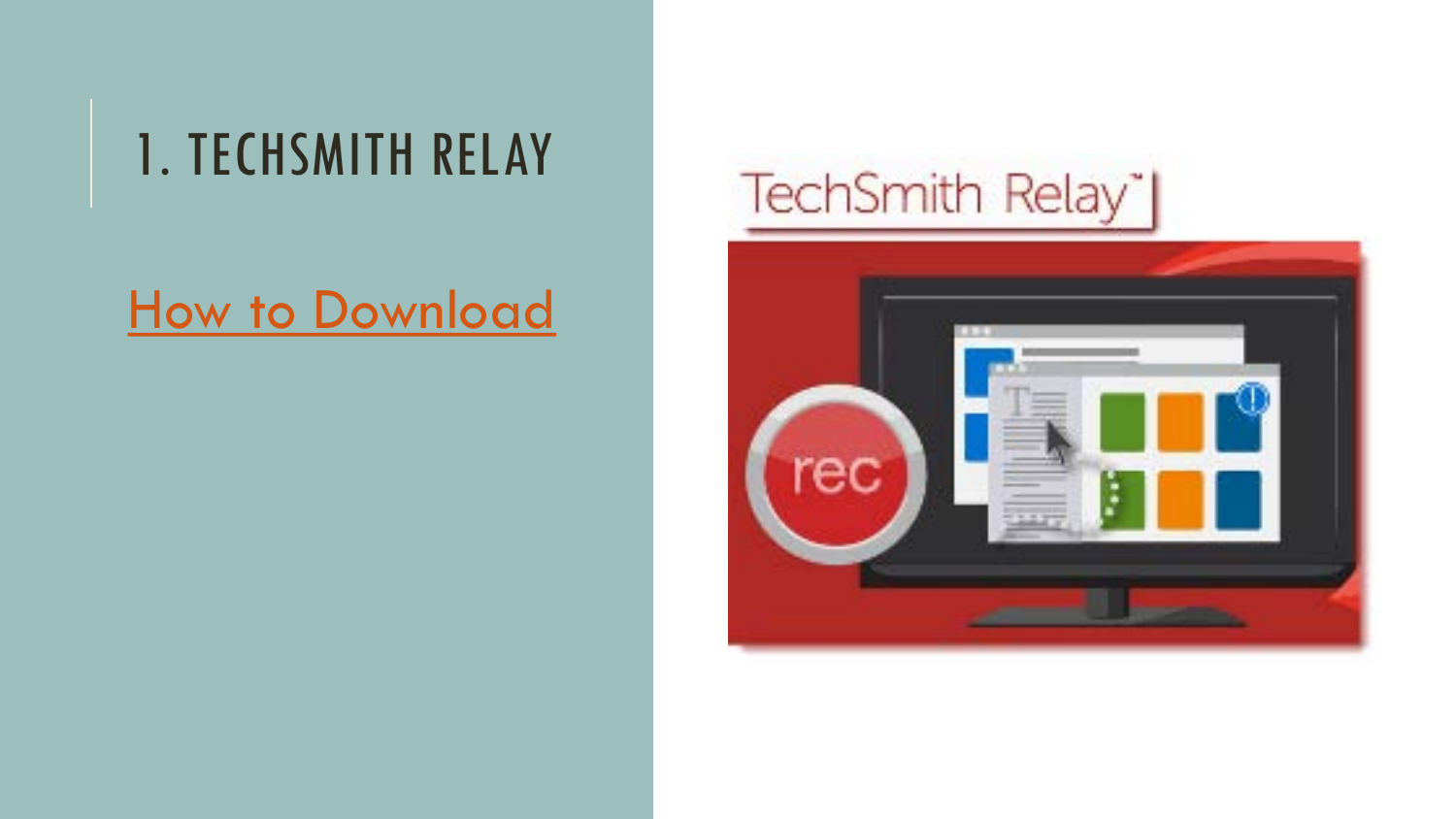…introductory tutorials: <https://www.screencast.com/t/tj9JYnWWDGut>

…personalized feedback on student assignments: <https://www.screencast.com/t/Vf1nQaEmZYwf>

…general comments on discussion board assignments: <https://www.screencast.com/t/C4Z9aYRM5>

## HOW I'M USING TECHSMITH RELAY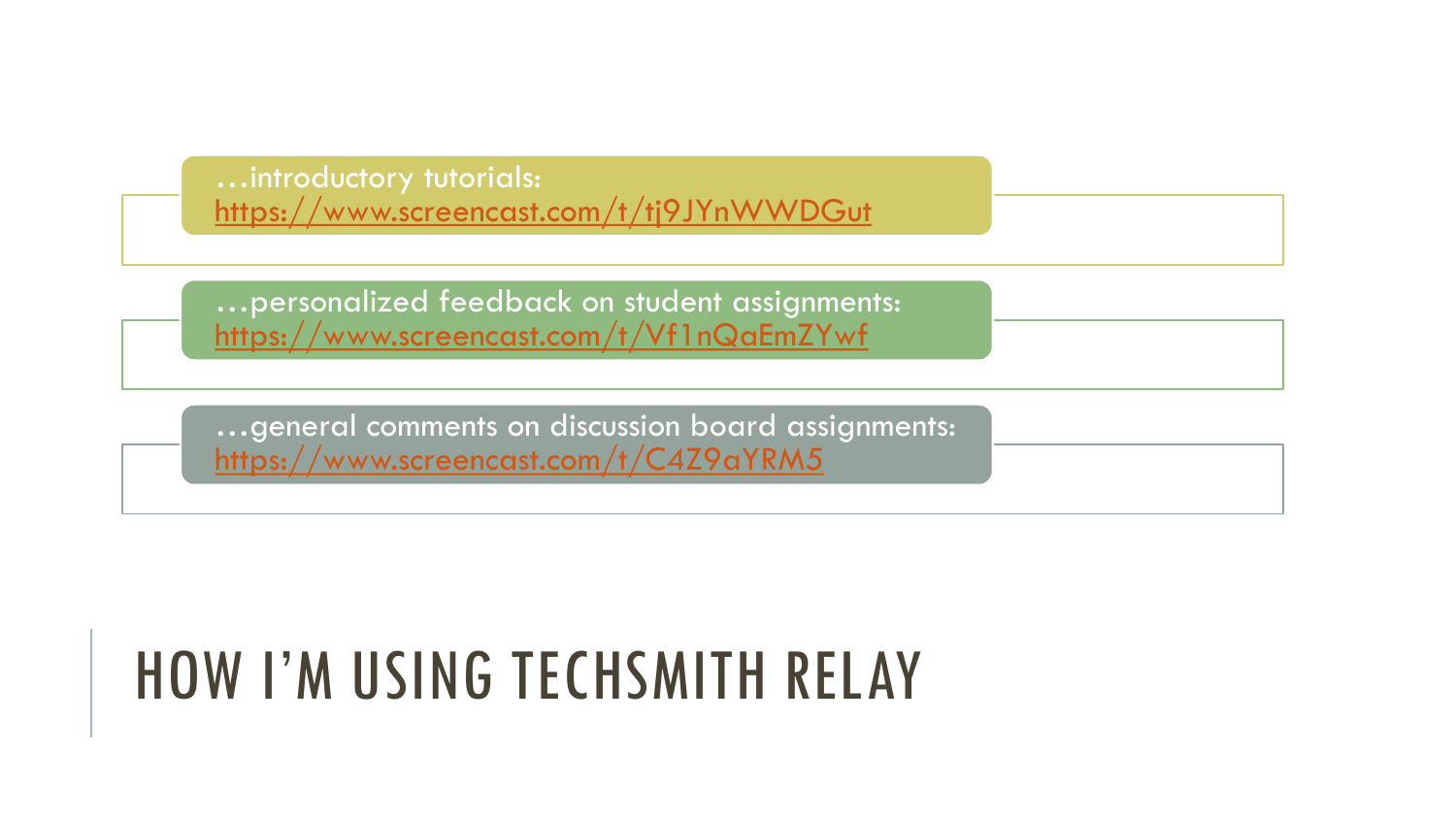## II.VIDEO CONFERENCING **SOFTWARE**

[How to Download](http://www.fitchburgstate.edu/offices-services-directory/technology/zoom-web-conferencing/)



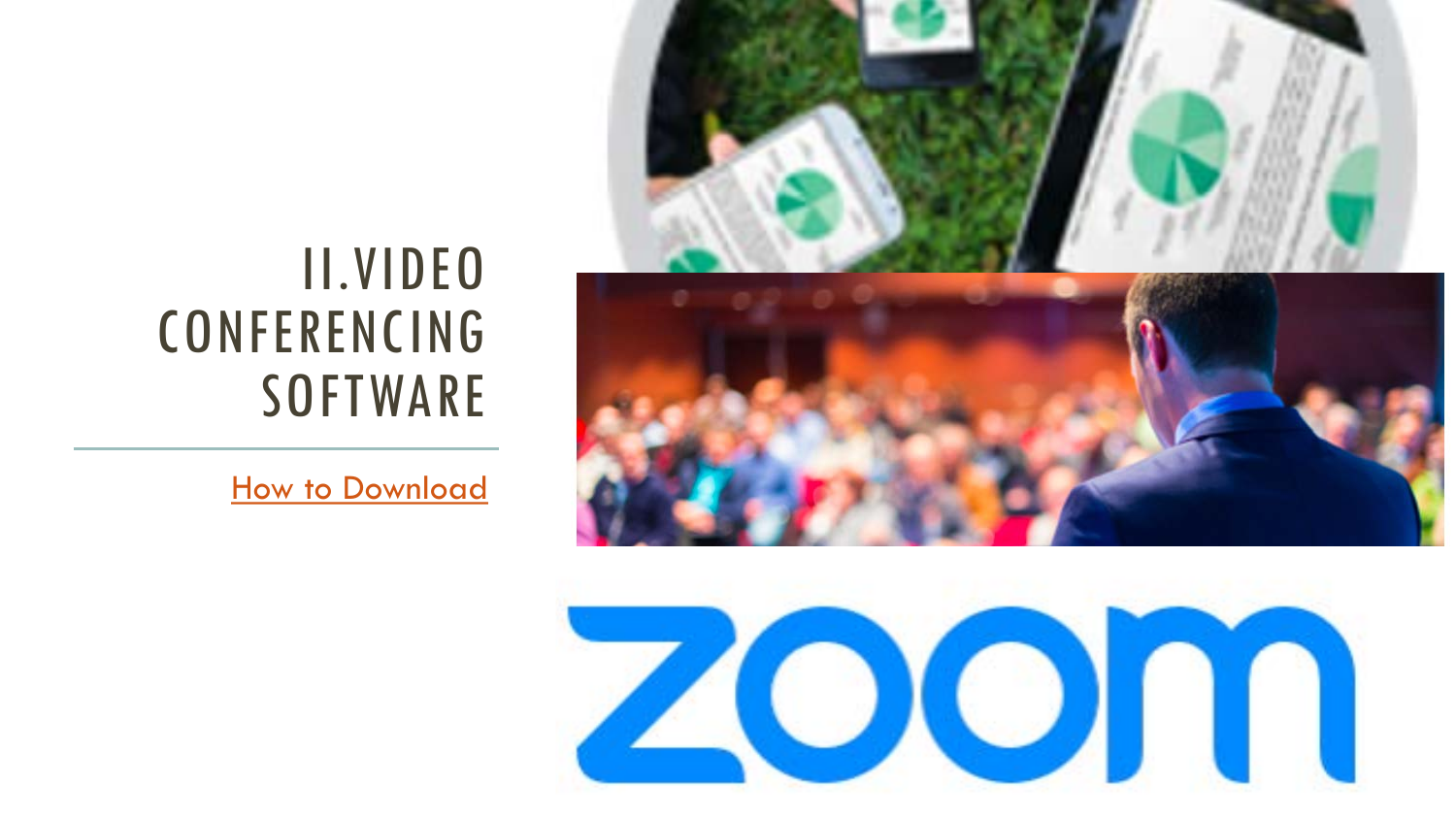## HOW I'M USING *ZOOM...*AND WHY

#### Desktop Sharing

Sharing slides and notes like PowerPoint

#### Whiteboard

- Real-time Chat
- Recording lectures and talks for guest speakers
- Conversation Muting Option (if needed)
- Multiple connections up to 100 people in one video conversation
- Allows for back and forth conversations

#### Creates Presence/Dynamic Relationship with Students

 Find that setting up a meeting on computer is analogous to F2F/P2P meeting

#### The Teacher is Real, and Why This **Matters**

- Creates rapport with students
- Humanizes the professor
- Allows for subtleties not always available on Blackboard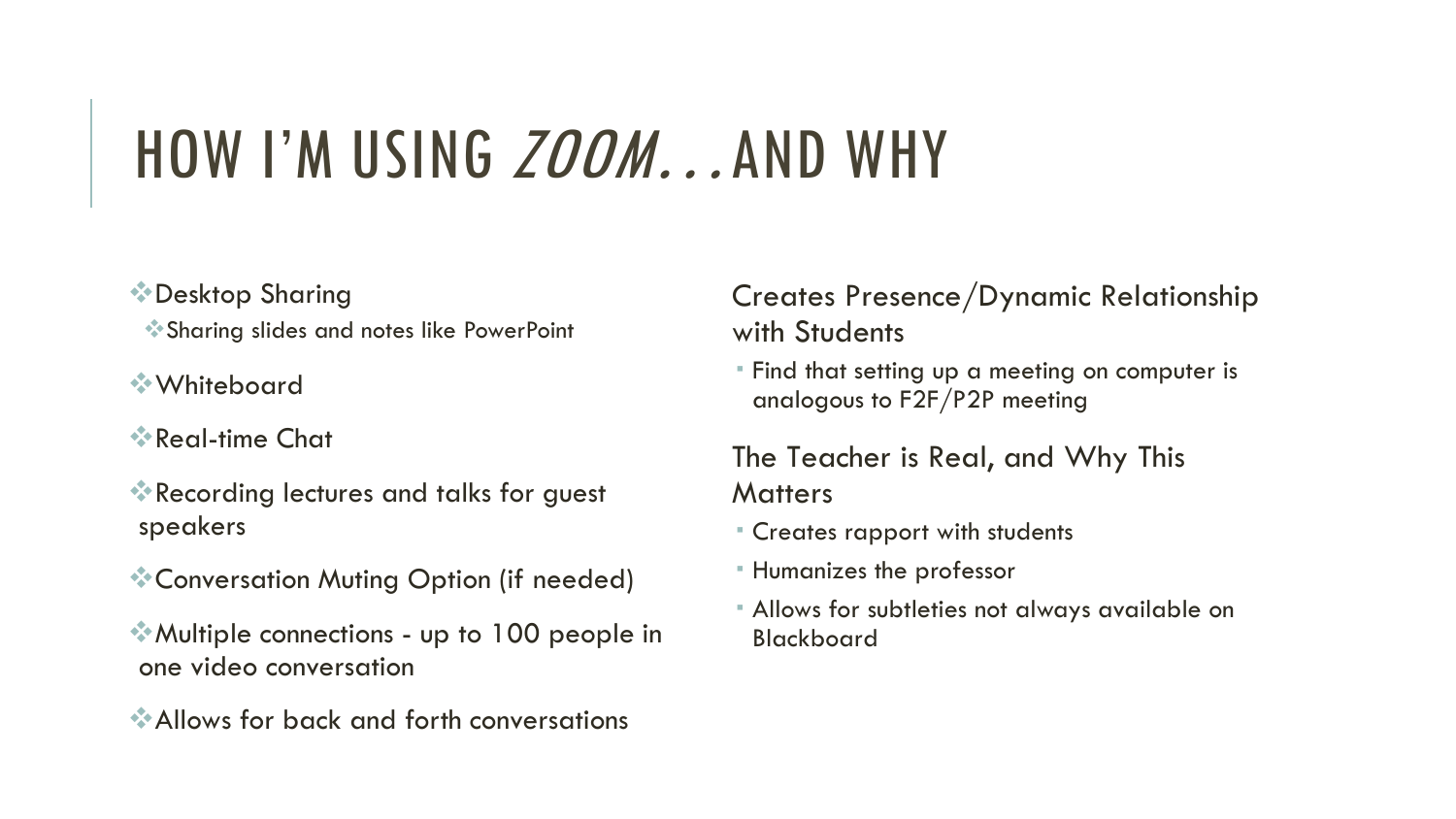### SCHEDULING MEETINGS IS EASY!



(Provided all the students are able to use this technology, or have access to the tools)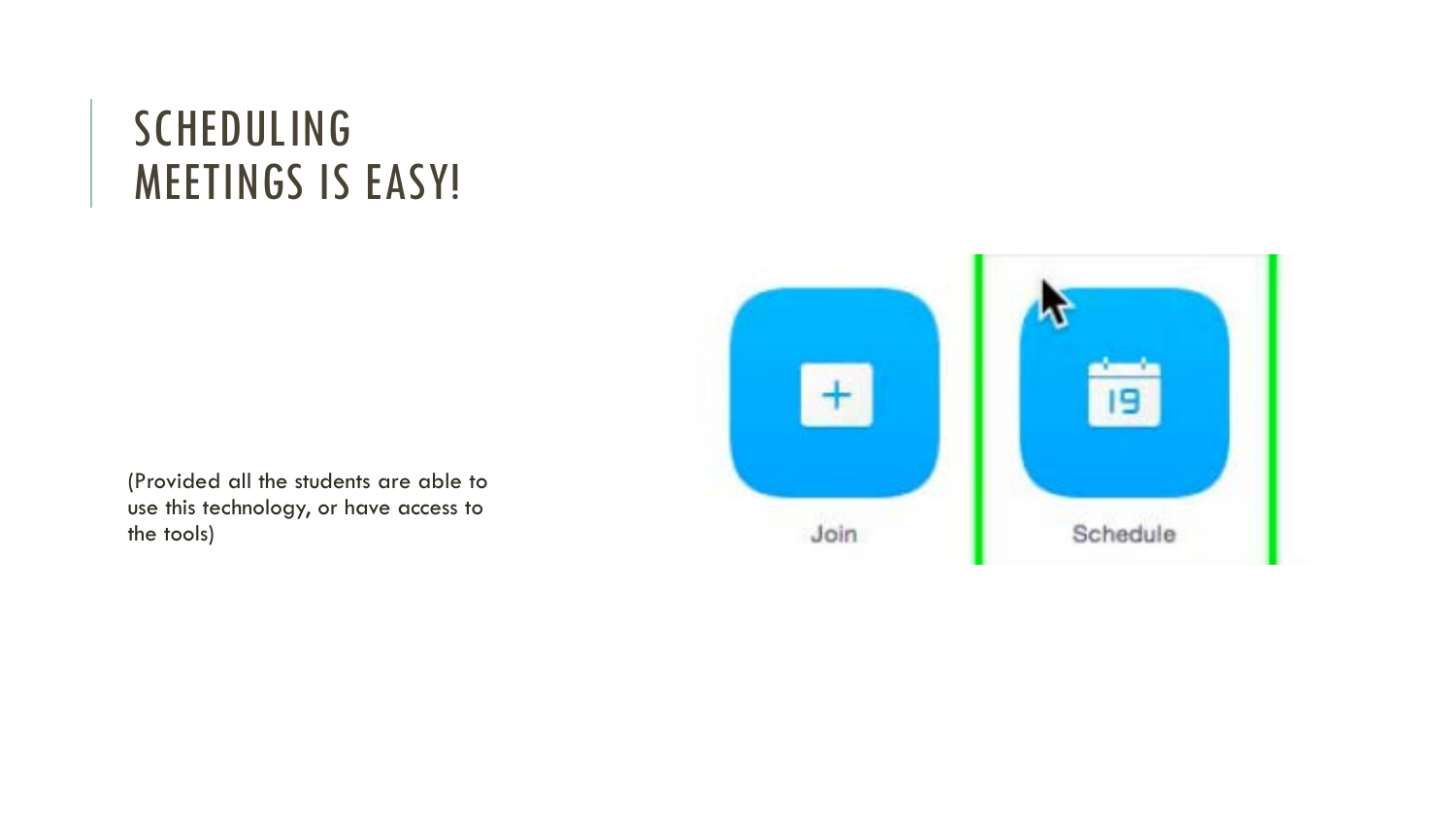# III. USE OF SOCIAL MEDIA LIKE TWITTER

#### Real time conversation

Set up class/discussion hashtag (i.e. #StuartHall2017)

Mobile and desktop friendly to allow for convenience

Sharing of Video

Utilization of Professional Communication Through a Widely Accepted Social **Network** 

Ease of Inviting Fellow Professors Through Twitter

Public Discussion Allows for Others To Engage

Warning: Controversial topics may invite unexpected guests to discuss

Public forums means the public is present, so…